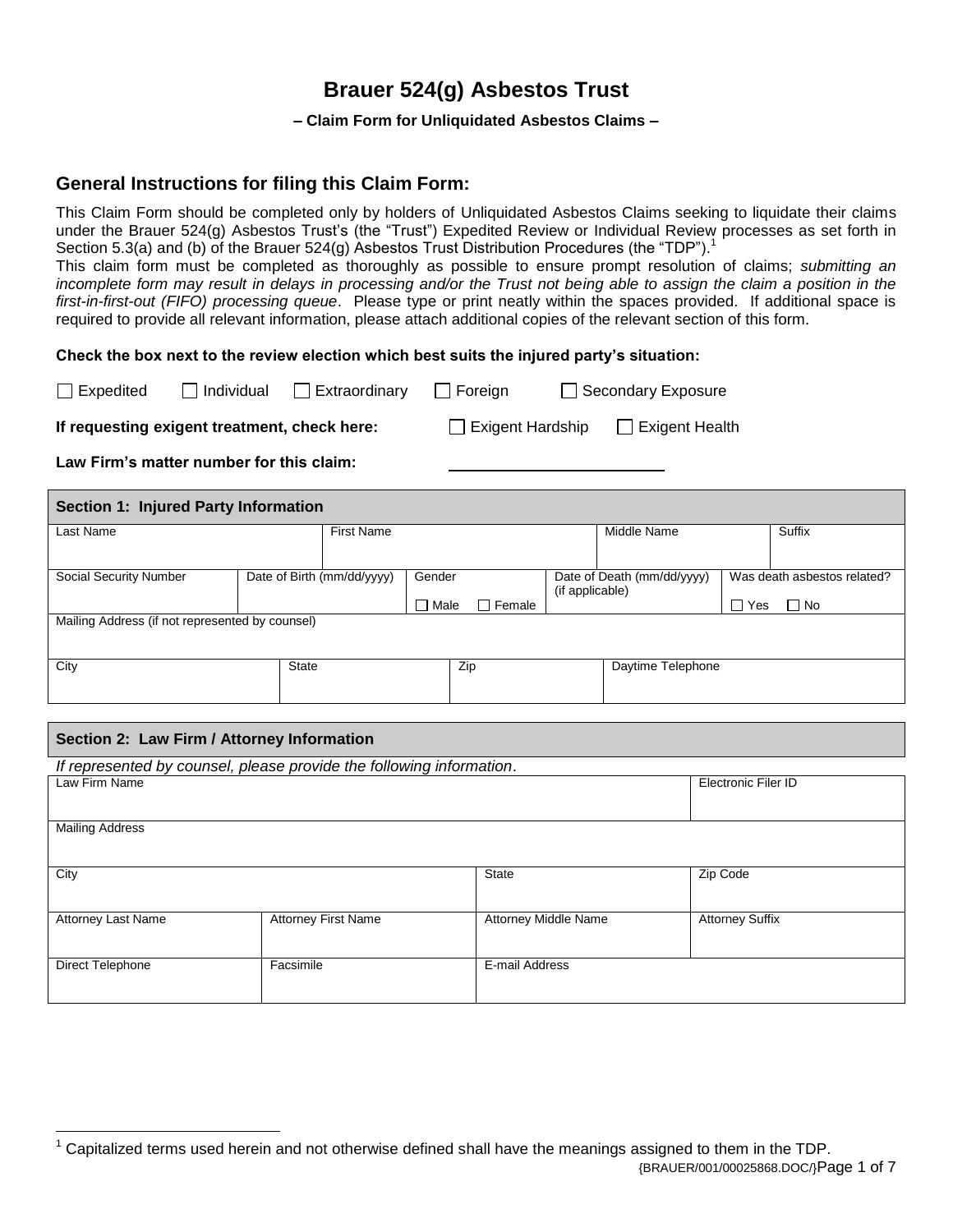| Section 3: Asbestos Related Injury                                             |                                                       |  |  |  |  |
|--------------------------------------------------------------------------------|-------------------------------------------------------|--|--|--|--|
| Check the box next to the highest disease level the injured party is claiming. |                                                       |  |  |  |  |
| Disease Level                                                                  |                                                       |  |  |  |  |
| □ Other Cancer (Level II)<br>□ Other Asbestos Disease (Level I)                |                                                       |  |  |  |  |
| $\Box$ Lung Cancer (Level III)<br>$\Box$ Mesothelioma (Level IV)               |                                                       |  |  |  |  |
| Diagnosis Date (mm/dd/yyyy)                                                    | If Other Cancer (Level II), please specify malignancy |  |  |  |  |

# **Section 4: Smoking History** *(required only for Individual Review Claims for Lung Cancer (Level III))*

In the chart below, indicate each period during which the injured party smoked tobacco products and the average number *of said products smoked per day*.

| Product<br>$\Box$ Cigarettes<br>$\Box$ Pipes | $\Box$ Cigars | Start Date (mm/dd/yyyy) | Quit Date (mm/dd/yyyy) | Packs/Cigars/Pipes Per Day |
|----------------------------------------------|---------------|-------------------------|------------------------|----------------------------|
| Product<br>$\Box$ Cigarettes<br>$\Box$ Pipes | $\Box$ Cigars | Start Date (mm/dd/yyyy) | Quit Date (mm/dd/yyyy) | Packs/Cigars/Pipes Per Day |
| Product<br>$\Box$ Cigarettes<br>$\Box$ Pipes | $\Box$ Cigars | Start Date (mm/dd/yyyy) | Quit Date (mm/dd/yyyy) | Packs/Cigars/Pipes Per Day |

| Section 5: Personal Representative (if applicable) |                                                                                    |             |                   |  |  |  |
|----------------------------------------------------|------------------------------------------------------------------------------------|-------------|-------------------|--|--|--|
| Last Name                                          | <b>First Name</b>                                                                  | Middle Name | Suffix            |  |  |  |
| Social Security Number (optional)                  | Capacity of Personal Representative (i.e. Administrator, Executor, Guardian, etc.) |             |                   |  |  |  |
| <b>Mailing Address</b>                             |                                                                                    |             |                   |  |  |  |
| City                                               | <b>State</b>                                                                       | Zip         | Daytime Telephone |  |  |  |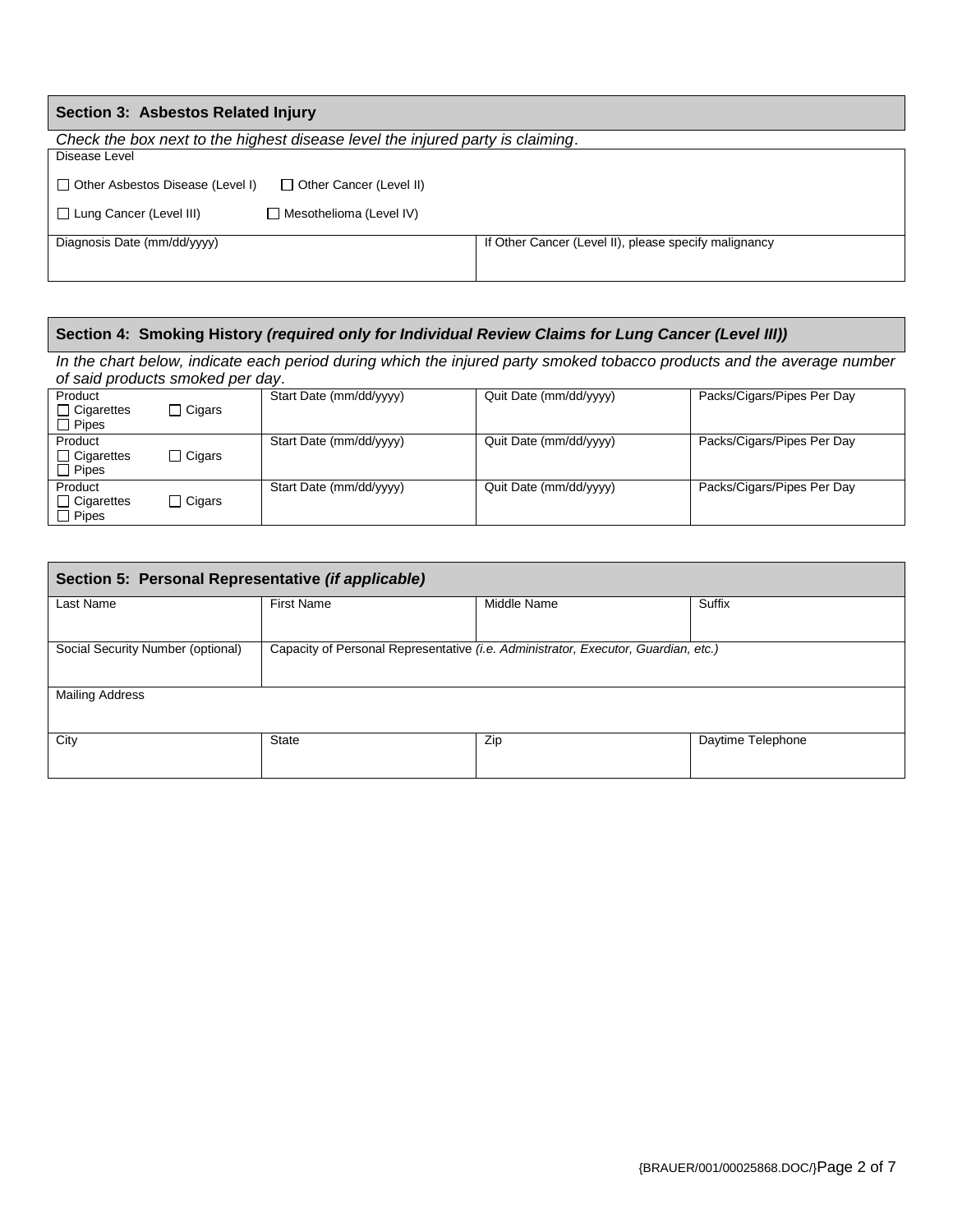| Section 6: Asbestos Litigation and Claims History                                                                                                                                                                          |                                                   |                                                                                                                              |                      |  |  |
|----------------------------------------------------------------------------------------------------------------------------------------------------------------------------------------------------------------------------|---------------------------------------------------|------------------------------------------------------------------------------------------------------------------------------|----------------------|--|--|
|                                                                                                                                                                                                                            |                                                   | If an asbestos-related lawsuit has ever been filed on behalf of the injured party, please provide the following information. |                      |  |  |
| Filing Date (mm/dd/yyyy)                                                                                                                                                                                                   | <b>State</b>                                      | Court                                                                                                                        | Docket Number        |  |  |
|                                                                                                                                                                                                                            |                                                   |                                                                                                                              |                      |  |  |
| <b>Brauer</b><br>named<br>as                                                                                                                                                                                               | or its insurers?                                  | Has the injured party ever received settlement monies related to this lawsuit from Brauer                                    | If "yes", amount: \$ |  |  |
| defendant?                                                                                                                                                                                                                 | $\Box$ Yes $\Box$ No                              |                                                                                                                              |                      |  |  |
| $\Box$ No<br>$\Box$ Yes                                                                                                                                                                                                    |                                                   |                                                                                                                              |                      |  |  |
| <b>Jurisdiction Selection</b>                                                                                                                                                                                              |                                                   |                                                                                                                              |                      |  |  |
| If no lawsuit has ever been filed against Brauer on behalf of the                                                                                                                                                          |                                                   |                                                                                                                              |                      |  |  |
|                                                                                                                                                                                                                            |                                                   | injured party, indicate the state elected as the Claimant's Jurisdiction:                                                    |                      |  |  |
| Jurisdiction elected is (please check one of the following):                                                                                                                                                               |                                                   |                                                                                                                              |                      |  |  |
|                                                                                                                                                                                                                            |                                                   | $\Box$ The state in which the injured party resides when this claim is filed with the Trust.                                 |                      |  |  |
|                                                                                                                                                                                                                            |                                                   | □ A state in which the injured party was allegedly exposed to an asbestos-containing product distributed by Brauer.          |                      |  |  |
|                                                                                                                                                                                                                            |                                                   |                                                                                                                              |                      |  |  |
| Has a claim on behalf of the injured party ever been submitted to Brauer pursuant to an administrative settlement agreement? $\Box$ Yes<br>$\Box$ No                                                                       |                                                   |                                                                                                                              |                      |  |  |
| If Yes, provide the date of such submission (mm/dd/yyyy):                                                                                                                                                                  |                                                   |                                                                                                                              |                      |  |  |
|                                                                                                                                                                                                                            |                                                   |                                                                                                                              |                      |  |  |
| Was the injured party or claimant a party to a tolling agreement with Brauer? $\Box$ Yes $\Box$ No<br>If Yes, provide the beginning and ending dates, if any,<br>of the tolling and attach documentation of the agreement. |                                                   |                                                                                                                              |                      |  |  |
|                                                                                                                                                                                                                            |                                                   |                                                                                                                              |                      |  |  |
|                                                                                                                                                                                                                            | Ending date (mm/dd/yyyy): _______________________ |                                                                                                                              |                      |  |  |
|                                                                                                                                                                                                                            |                                                   |                                                                                                                              |                      |  |  |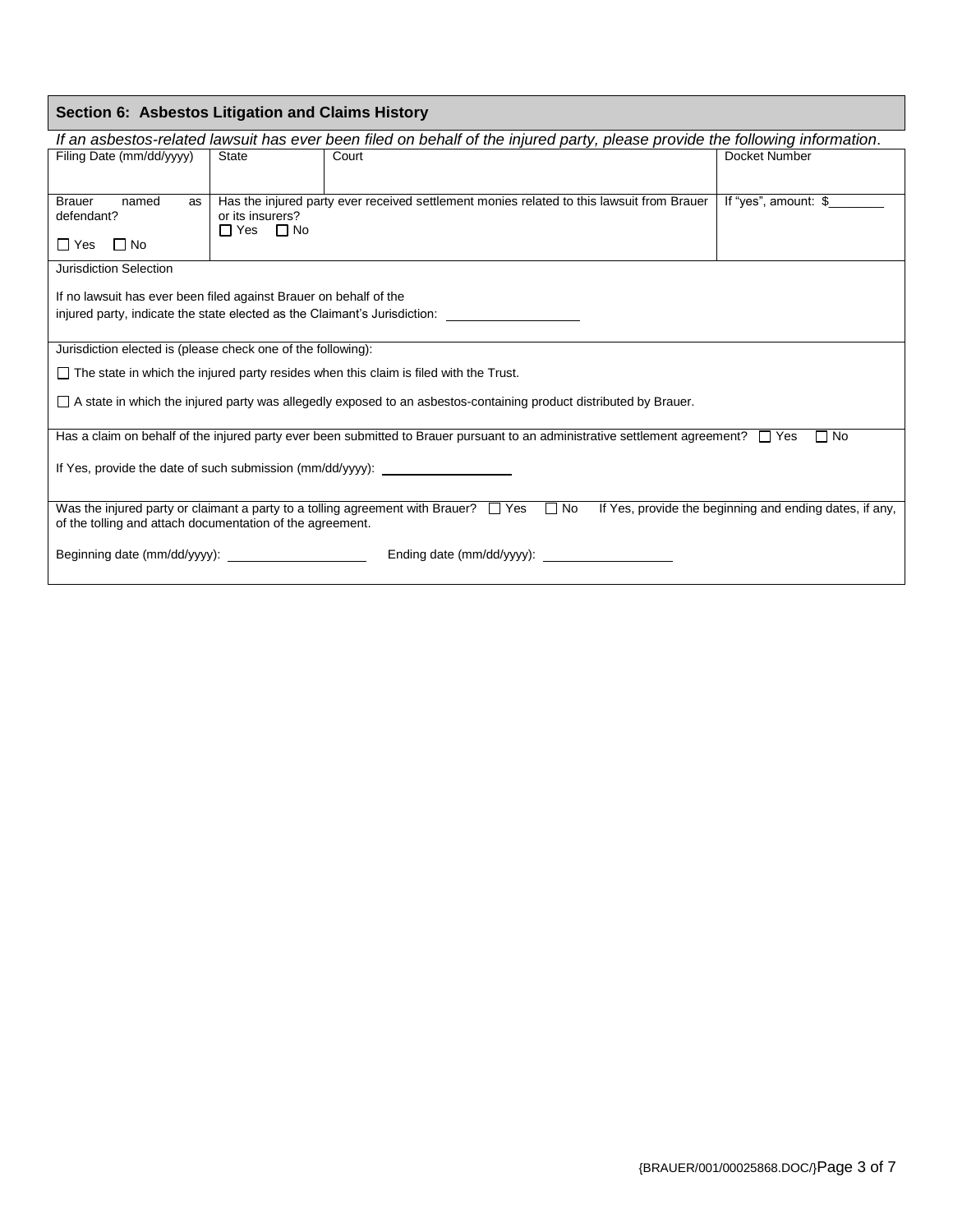#### **Section 7: Occupational Exposure to Asbestos Products**

*Provide information below for each location at which the injured party alleges exposure to an asbestos-containing product distributed, installed, maintained or repaired by Brauer or its predecessors. If the duration of the injured party's Brauer Exposure is not sufficient to meet the Significant Occupational Exposure criteria for the Disease Level in question, please provide information regarding other asbestos exposure to satisfy the applicable Significant Occupational Exposure criteria. List each site, industry, and occupation combination separately. Provide the complete name and location of each individual site. Attach additional copies of this page if more space is required*.

#### **Part 1**

| Start Date (mm/dd/yyyy)                                                                                                                                                                                      | End Date (mm/dd/yyyy)                                                                                                                              | Occupation |              |         |  |  |
|--------------------------------------------------------------------------------------------------------------------------------------------------------------------------------------------------------------|----------------------------------------------------------------------------------------------------------------------------------------------------|------------|--------------|---------|--|--|
| Site of Exposure (plant or site name)                                                                                                                                                                        |                                                                                                                                                    | City       | <b>State</b> | Country |  |  |
| Industry in which exposure occurred                                                                                                                                                                          |                                                                                                                                                    |            |              |         |  |  |
|                                                                                                                                                                                                              | Names of all asbestos-containing products to which injured party was exposed<br>and for which injured party alleges Brauer is legally responsible. |            |              |         |  |  |
|                                                                                                                                                                                                              | Description of Significant Occupation Exposure at this jobsite (check all that apply)                                                              |            |              |         |  |  |
|                                                                                                                                                                                                              | $\Box$ Injured party handled raw asbestos fibers on a regular basis.                                                                               |            |              |         |  |  |
| asbestos fibers.                                                                                                                                                                                             | □ Injured party fabricated asbestos-containing products so that the injured party in the fabrication process was exposed on a regular basis to raw |            |              |         |  |  |
| □ Injured party altered, repaired, or otherwise worked with an asbestos-containing product such that the injured party was exposed on a regular basis<br>to asbestos fibers.                                 |                                                                                                                                                    |            |              |         |  |  |
| $\Box$ Injured party was employed in an industry and occupation such that the injured party worked on a regular basis in close proximity to workers engaged<br>in one or more of the above three activities. |                                                                                                                                                    |            |              |         |  |  |
|                                                                                                                                                                                                              | $\Box$ Other (please describe in as much detail as possible):                                                                                      |            |              |         |  |  |

# **Part 2**

If the injured party is filing as an Extraordinary Claim, provide a clear and concise declaration as to how the claim satisfies Section 5.4(a) of the Brauer 524(g) Asbestos Trust Distribution Procedures: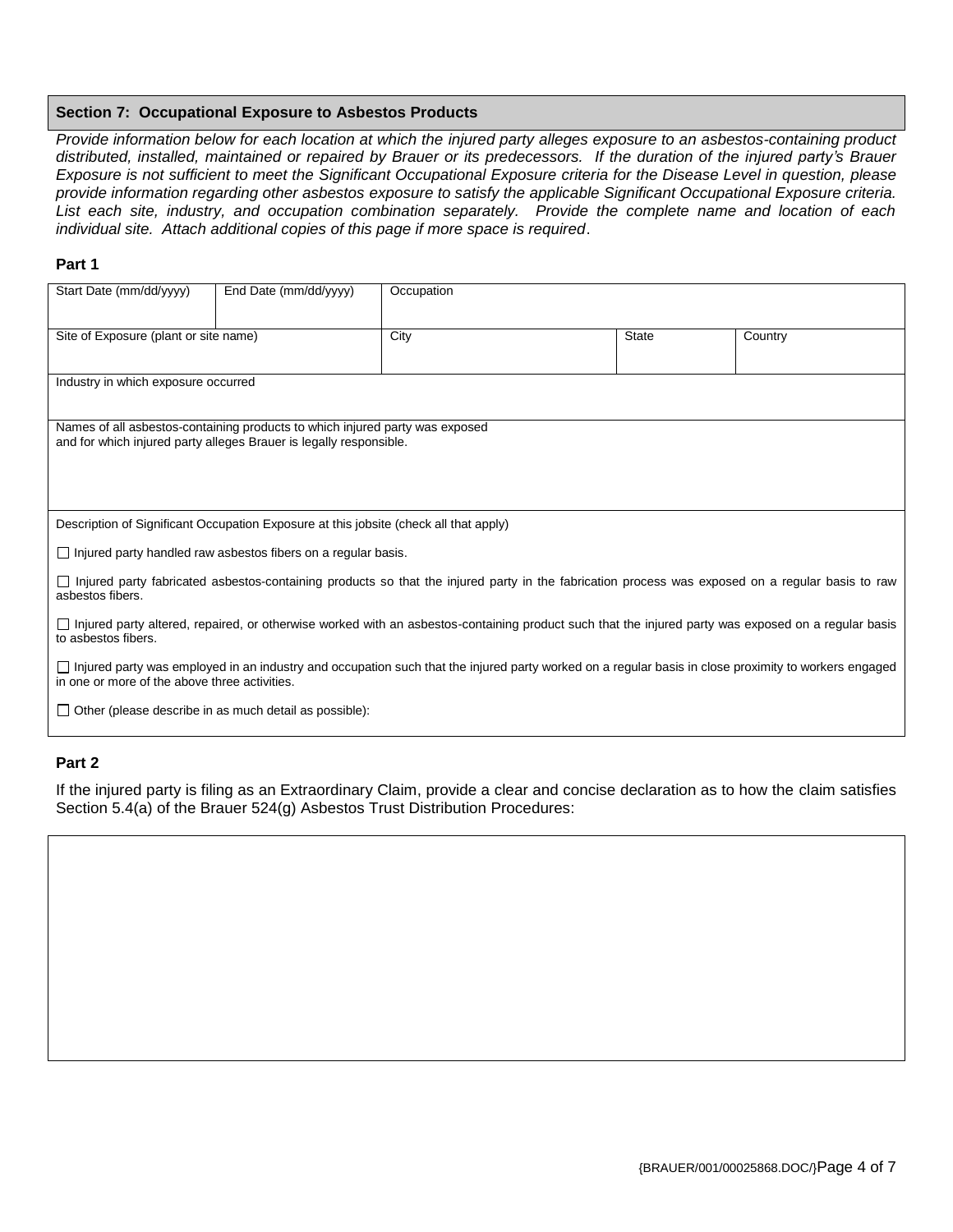# **Section 8: Secondary Exposure**

| If the injured party's asbestos exposure was solely due to exposure to an occupationally exposed person (OEP), complete |                                                                                                |                                                                                                                                                       |  |  |  |  |
|-------------------------------------------------------------------------------------------------------------------------|------------------------------------------------------------------------------------------------|-------------------------------------------------------------------------------------------------------------------------------------------------------|--|--|--|--|
|                                                                                                                         | Section 7, Part 1 with the exposure information for the OEP and provide the information below. |                                                                                                                                                       |  |  |  |  |
| Date Exposure to OEP Began (mm/dd/yyyy)                                                                                 | Date Exposure to OEP Ended (mm/dd/yyyy)                                                        | Relationship to OEP                                                                                                                                   |  |  |  |  |
|                                                                                                                         |                                                                                                |                                                                                                                                                       |  |  |  |  |
|                                                                                                                         |                                                                                                |                                                                                                                                                       |  |  |  |  |
| or its predecessors.                                                                                                    |                                                                                                | Description of how injured party was exposed through the OEP to asbestos-containing products distributed, installed, maintained or repaired by Brauer |  |  |  |  |
|                                                                                                                         |                                                                                                |                                                                                                                                                       |  |  |  |  |
|                                                                                                                         |                                                                                                |                                                                                                                                                       |  |  |  |  |
|                                                                                                                         |                                                                                                |                                                                                                                                                       |  |  |  |  |
|                                                                                                                         |                                                                                                |                                                                                                                                                       |  |  |  |  |
|                                                                                                                         |                                                                                                |                                                                                                                                                       |  |  |  |  |
|                                                                                                                         |                                                                                                |                                                                                                                                                       |  |  |  |  |
|                                                                                                                         |                                                                                                |                                                                                                                                                       |  |  |  |  |

#### **Section 9: Employment / Earnings Information** *(required only for claims for lost wages or Exigent Hardship Claims based on lost wages)*

*If economic losses are being claimed, please enclose an economic loss report, IRS Form W-2, the first page of IRS Form 1040, or other relevant supporting documentation*.

| Current Employment Status (check all that apply) |                       |                                          |                       |
|--------------------------------------------------|-----------------------|------------------------------------------|-----------------------|
| $\Box$ Full-time                                 | $\Box$ Part-time      |                                          | $\Box$ Retired        |
| □ Partially Disabled                             | $\Box$ Fully Disabled |                                          | $\neg$ N/A (deceased) |
| Amount of last annual wages                      |                       | Date of last wages received (mm/dd/yyyy) |                       |
|                                                  |                       |                                          |                       |
|                                                  |                       |                                          |                       |

#### **Section 10: Dependents** *(not required for Expedited Review)*

*List injured party's spouse and/or any other dependents*.

# **Dependent 1**

| Last Name                     | <b>First Name</b> | Middle Name                | Suffix                        |
|-------------------------------|-------------------|----------------------------|-------------------------------|
|                               |                   |                            |                               |
|                               |                   |                            |                               |
| Relationship to injured party |                   | Date of Birth (mm/dd/yyyy) | <b>Financially Dependent?</b> |
|                               |                   |                            |                               |
|                               |                   |                            | □ Yes<br>$\Box$ No            |

#### **Dependent 2**

| Last Name                     | <b>First Name</b> | Middle Name                | Suffix                        |
|-------------------------------|-------------------|----------------------------|-------------------------------|
|                               |                   |                            |                               |
| Relationship to injured party |                   | Date of Birth (mm/dd/yyyy) | <b>Financially Dependent?</b> |
|                               |                   |                            | $\neg$ Yes<br>$\Box$ No       |

# **Dependent 3**

| Last Name                     | First Name | Middle Name                | Suffix                 |
|-------------------------------|------------|----------------------------|------------------------|
| Relationship to injured party |            | Date of Birth (mm/dd/yyyy) | Financially Dependent? |
|                               |            |                            | $\neg$ Yes<br>口 No     |

# **Dependent 4**

| Last Name                     | First Name | Middle Name                | Suffix                        |
|-------------------------------|------------|----------------------------|-------------------------------|
|                               |            |                            |                               |
| Relationship to injured party |            | Date of Birth (mm/dd/yyyy) | <b>Financially Dependent?</b> |
|                               |            |                            | Yes<br>∃ No                   |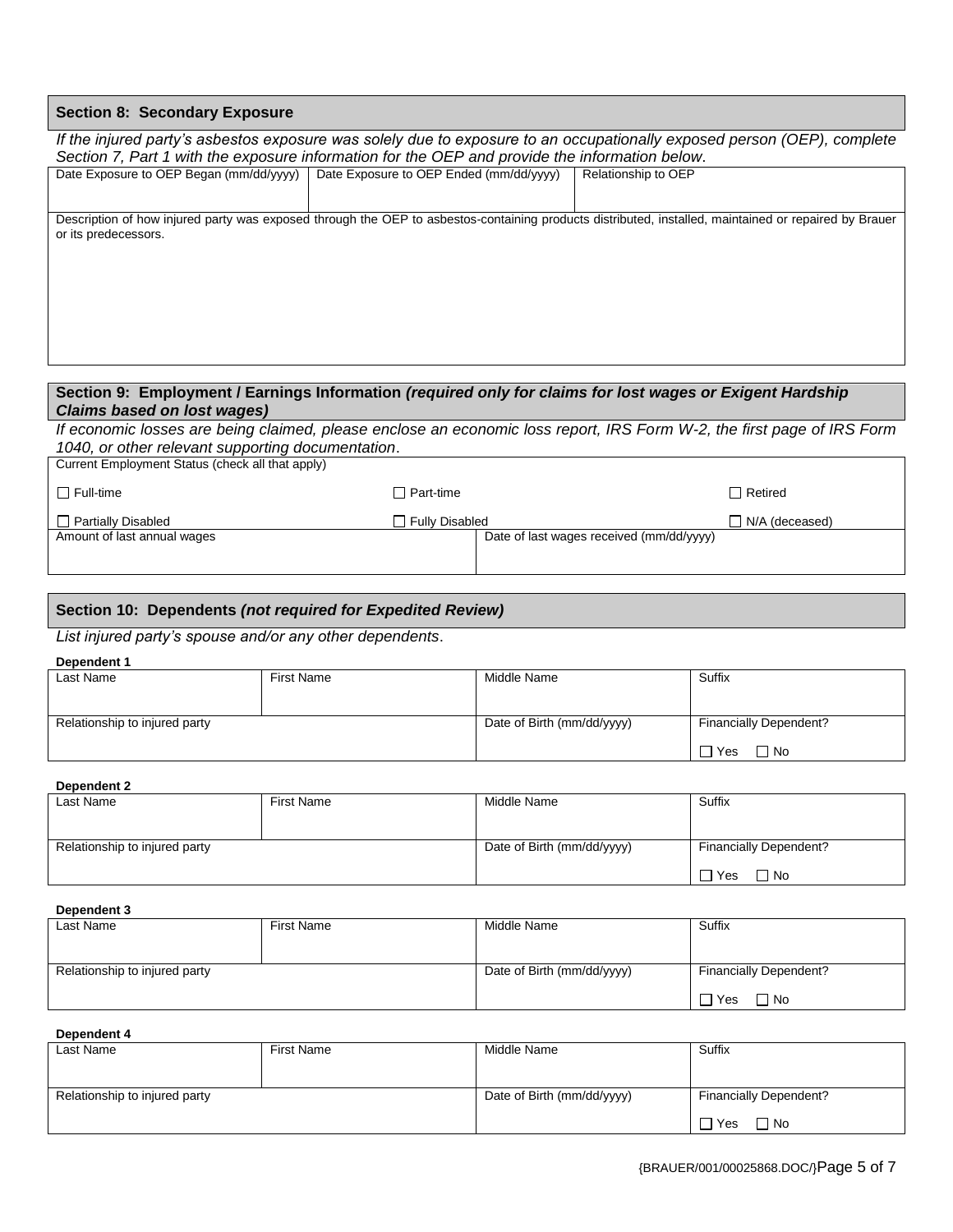#### **Section 11: Certification and Signature**

# *This claim form must be signed by an attorney or, if the injured party is not represented by an attorney, the injured party or the injured party's personal representative.*

Upon information and belief, formed after an inquiry reasonable under the circumstances, I hereby certify, under penalty of perjury, that the information submitted is accurate.

| Signature of Injured Party, Personal Representative, or Attorney | Date Signed (mm/dd/yyyy) |
|------------------------------------------------------------------|--------------------------|
|                                                                  |                          |

Print Name Here

Signatory's Relationship to Injured Party

*To file by mail, send this completed form and all supporting documentation to:*

Brauer 524(g) Asbestos Trust c/o Verus Claims Services, LLC 3967 Princeton Pike Princeton, New Jersey 08540